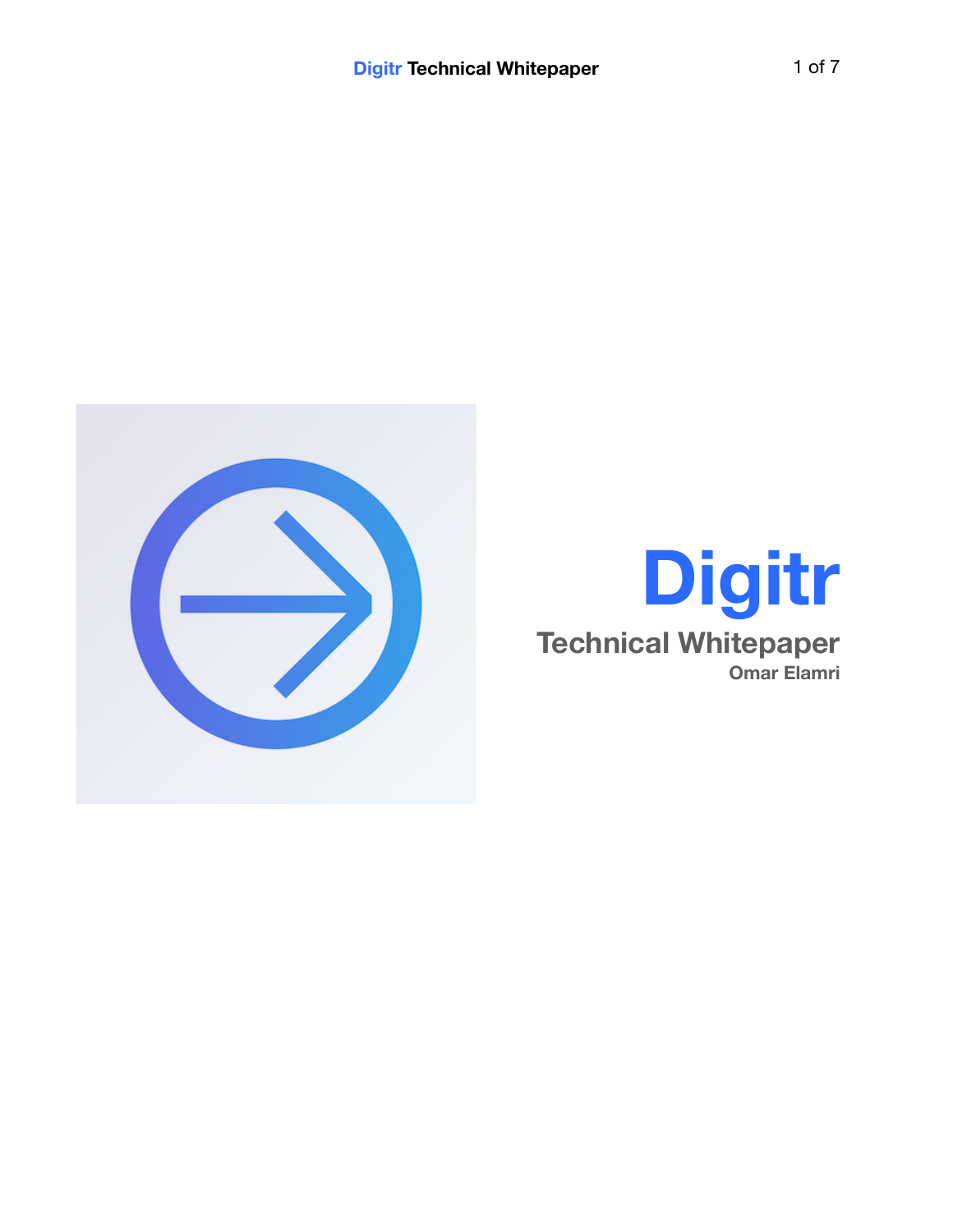# **1 Introduction**

### **1.1 What is Digitr?**

Digitr is a digital student hallway pass app that provides a smart, simple, scalable and convenient way of managing student passes. Used by over 100 schools across the nation, Digitr keeps students safe and accountable by having them electronically check in with their teacher before leaving the classroom. Once they come back to the classroom, they electronically check in again—ensuring that teachers and administrators know where students are at all times. This is especially tantamount to contact tracing during the COVID-19 pandemic.

### **1.2 History of Digitr**

6 years ago, my STEM teacher came up to me and asked if I could make an app to replace their system of paper hall passes. Of course, I accepted and was very excited to start working. The "zeroth" version of Digitr (then called mPass) was an extremely rudimentary app created in Android App Studio. My teacher was excited, but clearly we'd need something more robust. I decided to take online lessons in iOS App Development and Python in hopes my new skills would be able to create the app.

After completing those lessons, I created the first version of Digitr with the help of one of my classmates. It was based on iOS's UIKit and used the Python library Flask as the backend. There were a lot of problems with this first design. Firstly, it didn't integrate with our school's system, so students would have to create their own accounts. Unfortunately, students never remember their passwords. Secondly, our Flask implementation was incredibly amateurish. Every request was an HTTP GET request with passwords being passed around in plaintext.

With these obvious drawbacks, I created the second version of Digitr. For the backend, I used Google's Firebase platform as a backend. This version is the first to not use Apple's UIKit, but instead the Ionic Framework (Angular based). There were some clear advantages to this new version—the main one being that it was available on every device since Angular uses web technologies. In addition, students could log in via Google. The main drawback, however, was the fact you could easily manipulate the app. The frontend took care of all the database logic, so a simple inspect element could easily change any value. Clearly, a new solution was needed.

I then created the third and current version of Digitr which addressed all these issues. A discussion about this version's use of technology can be found below.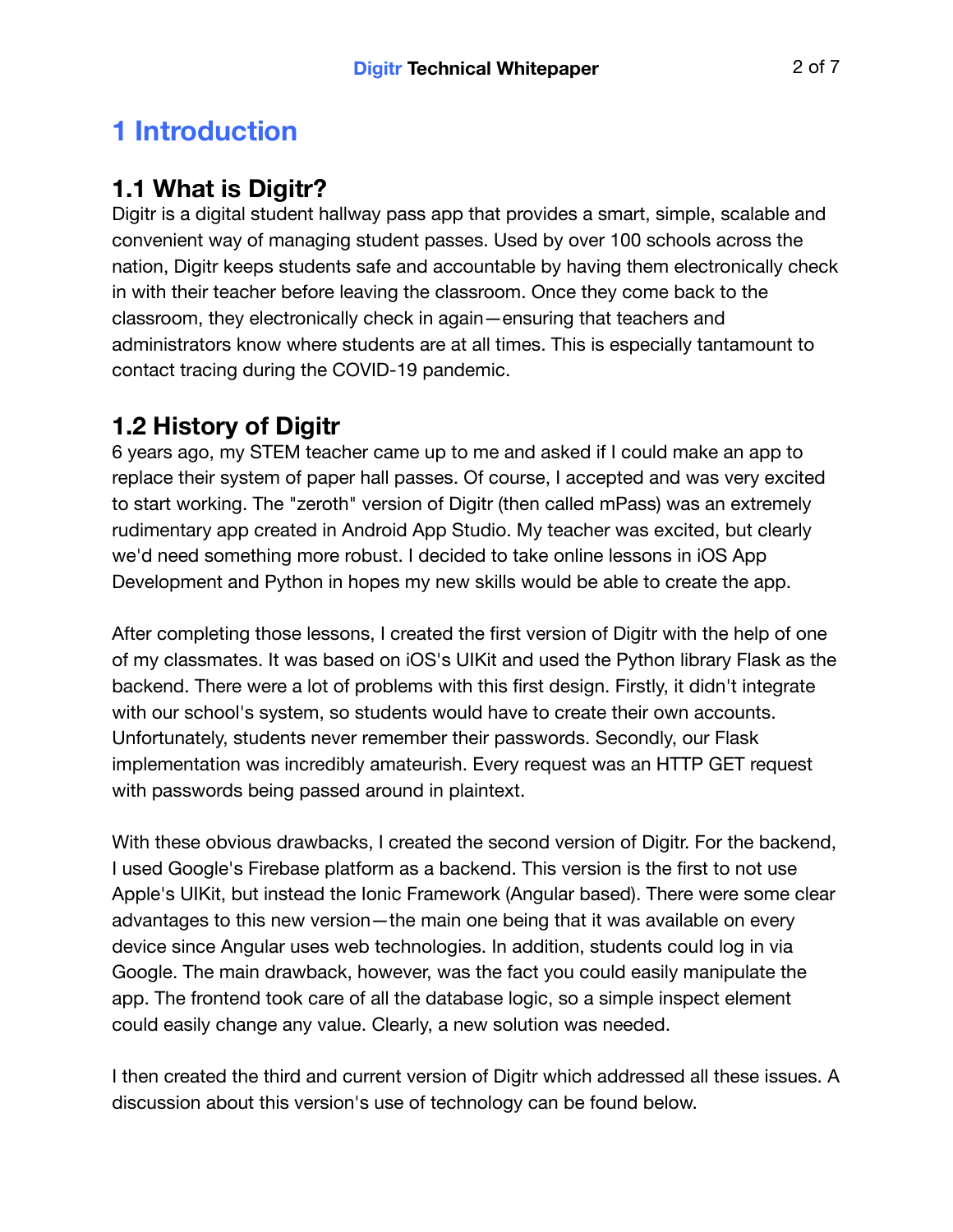# **2 Technology Overview**

### **2.1 Diagram**



## **2.2 Backend**

#### • Google Cloud Platform

The backend server is hosted using Google Cloud Platform's (GCP) Compute Engine. GCP creates a Debian 9 virtual machine under a scalable x86 Intel server. GCP also provides a static IP address.

• pm2

pm2 is a process manager for Node.js applications. It creates a Linux daemon that the VM runs on start and automatically restarts in the case of a crash. In addition, it provides the ability to split the TCP connections between multiple threads, and gives telemetry options for system monitoring.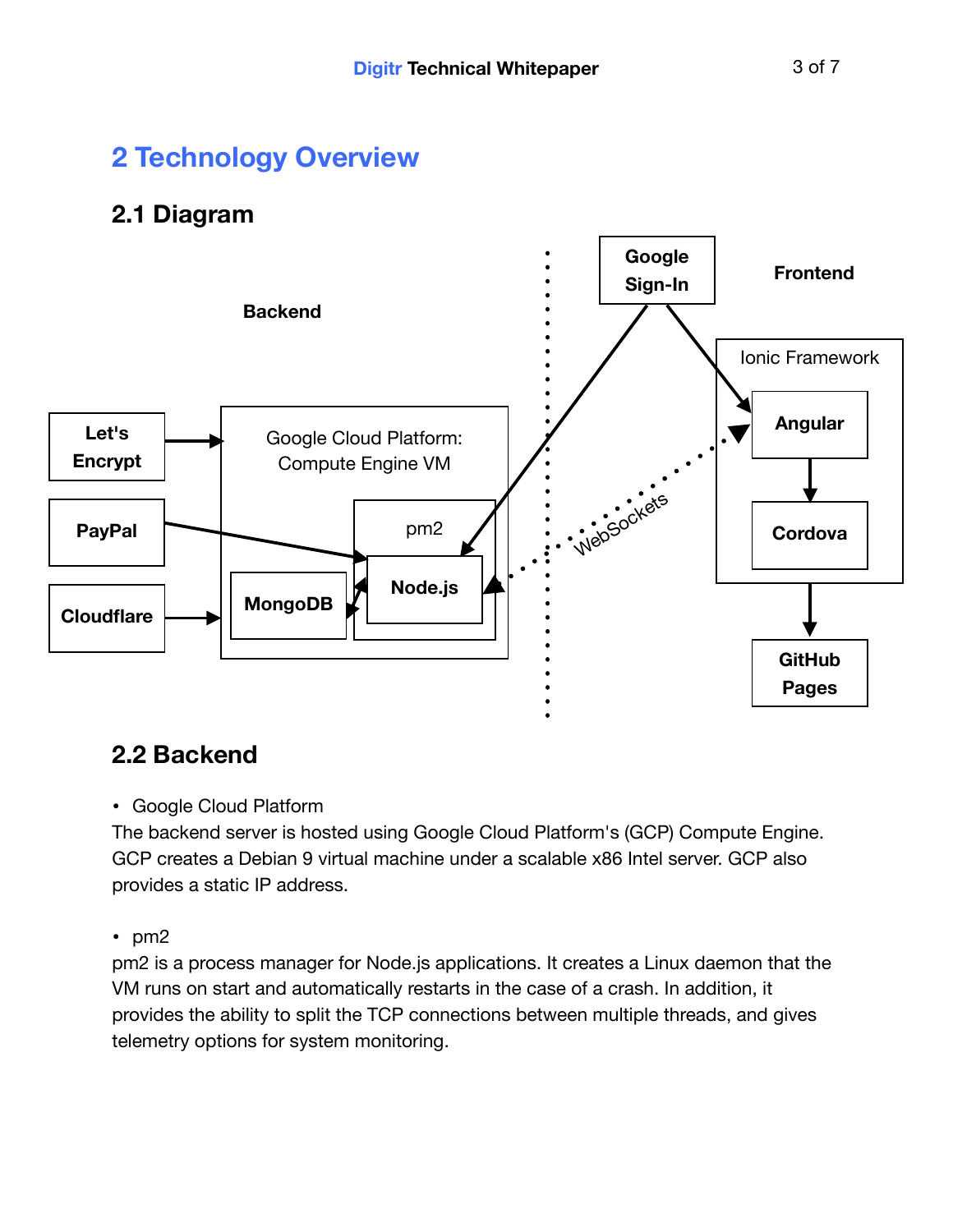#### • Node.js

Node.js is a framework for developing server side applications using JavaScript. Under the hood, it uses Google Chrome's V8 engine for its interpreter. This implementation of Node.js has a TypeScript transpiler to convert ES6 TypeScript to ES3 JavaScript. This application's source code is comprised of two main files: main.ts and responder.ts. The former file is the entry point for the application. It instantiates connection with the MongoDB database, creates the HTTPS server with the certificate files from Let's Encrypt, and finally listens for WebSocket connections and passes it on to a responder object. responder.ts houses the responder object. Based on the body of the WebSocket frame, it looks for a designated function to craft a response to the client. Some responses are a "subscription" to a document, so any changes will be sent for the duration of the connection.

#### • Let's Encrypt

Let's Encrypt manages the retrieval and renewal of SSL certificates for the application.

#### • PayPal

PayPal is the application's payment vendor. There is an upgraded version of Digitr called Digitr Analytics. That is not free, and thus needs a payment vendor to handle payments. PayPal is integrated with the app via its REST API. An invoice is created programmatically, and PayPal sends a redirect URL, which is relayed to the frontend to complete the payment.

#### • Cloudflare

Cloudflare provides the DNS nameservers for the domain digitrapp.com. It also prevents DDOS attacks by proxying all requests to the backend in addition to enforcing HTTPS and HSTS.

#### • Google Sign-In

After the frontend has initiated a sign-in request, it will relay a sign-in token to the backend. Using Google's JSON Web Token verifier, the backend can verify the user is indeed the person they claim to be and can extract information such as the name, email, and profile picture from the token.

#### • WebSockets

WebSockets is a protocol that runs on top of HTTPS. To initiate a WebSocket connection, the client sends an HTTP request to upgrade the connection. A handshake occurs, and the TCP connection stays alive for the entirety of the client's session.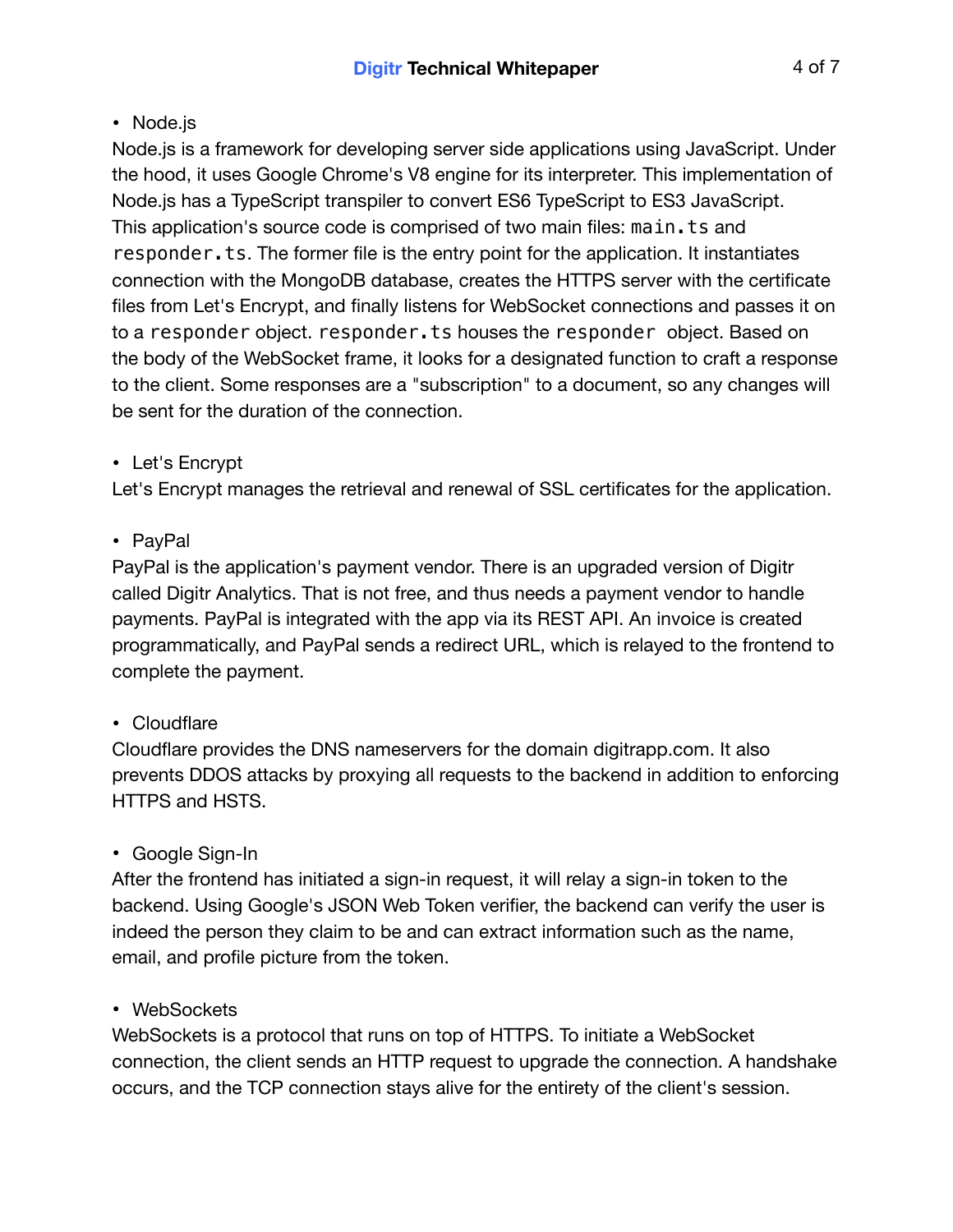Frames can be sent back and forth without the need of creating a new TCP session. This makes WebSockets particularly useful for realtime communication. All the communication between the frontend and the backend happens over WebSockets.

## **2.3 Frontend**

• Ionic Framework

This framework provides prebuilt UI elements to look like an iOS app while using web technologies like Angular. It also provides a command-line interface to build the app for production, export it to Cordova, or update packages.

#### • Angular

Angular is a JavaScript framework that provides structure and organization to a large application. Built-in elements such as Routers map URLs to Angular components, and services that provided packaged functionality. Digitr utilizes Angular by separating each page of the app into components and putting backend server connection into its own service.

The backend server connection code Digitr uses is fairly complicated to ensure network interruptions don't affect requests made to the server. Any request that goes out to the server is cached in an array. Once a response is received, that request is popped off the array. If the app detects a change in network connection, it will reconnect to the backend server and send the request. This ensures that every request is eventually sent out—and only one time.

#### • Cordova

Cordova packages an Angular website into an iOS application. Most times, it's just as simple as putting the website on a WebKit WebView, but sometimes, it's necessary to communicate with native binaries. For example, the Google Sign-In prompt is a native binary. Cordova bridges the Angular code with iOS Swift code to ensure a seamless experience.

#### • GitHub Pages

GitHub Pages acts as a CDN that hosts the web version of Digitr at app.digitrapp.com.

• Google Sign-In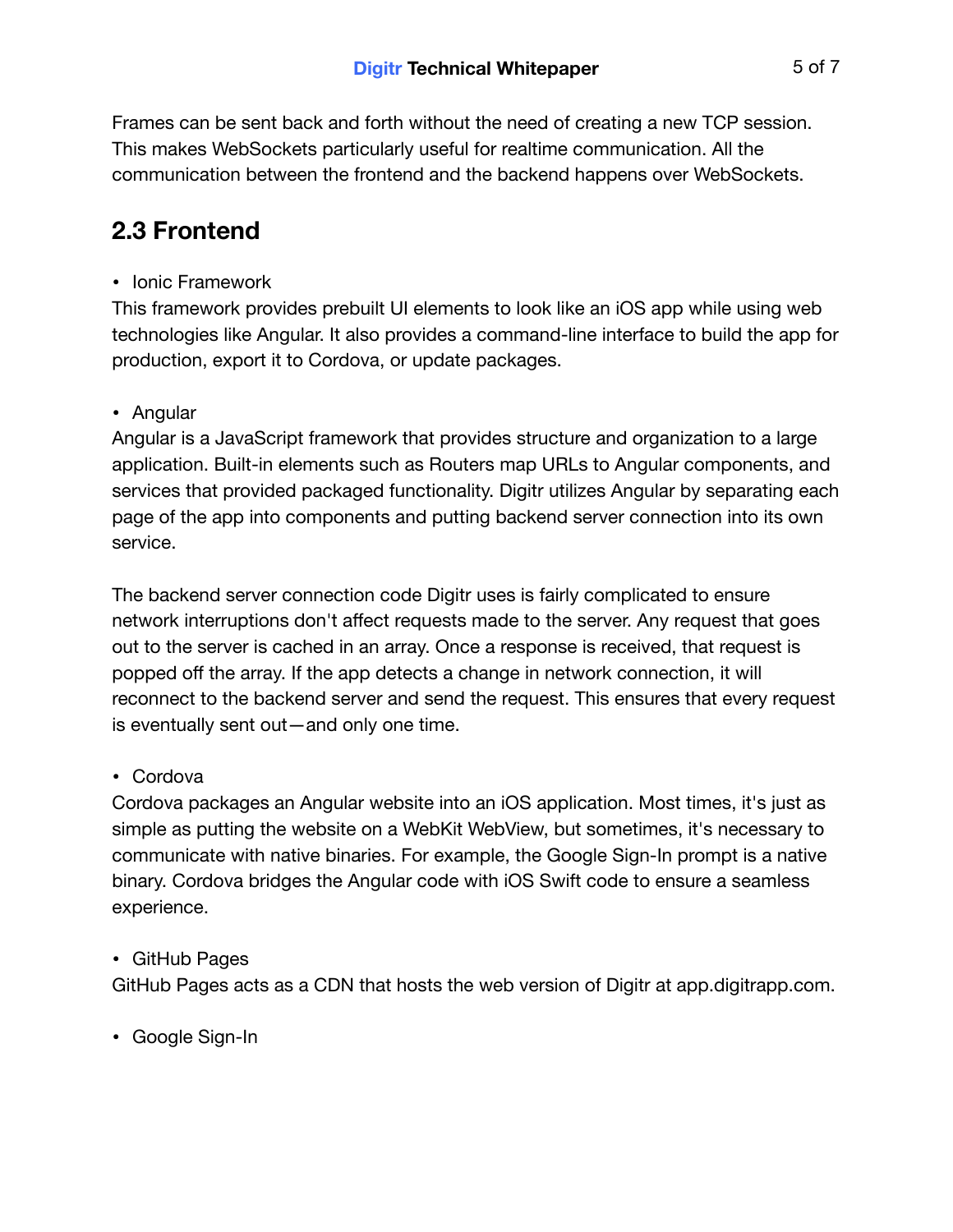This library serves as Digitr's primary authentication method. GSI provides a simple button that users can click, which redirects them to Google's sign in page. After they sign in, GSI gives the app an authentication token, which the backend can verify.

### **2.4 Backend-Frontend Communication**

WebSockets affords Digitr a seamless way to provide real-time communication to the end user. A typical WebSockets request lifecycle may look like this:



## **2.4.2 Typical Lifecycle Step by Step Process**

- 1. A user clicks sign in.
- 2. The signIn() function will:
	- 1. Get an authentication token from Google Sign-In after redirecting the user to a Google sign-in page.
	- 2. Call requestSignIn().
- 3. The requestSignIn() will add a request to an Outbound Requests cache array, which includes a pointer to the originating signIn() function. The reasoning for this array is highlighted in section 2.3